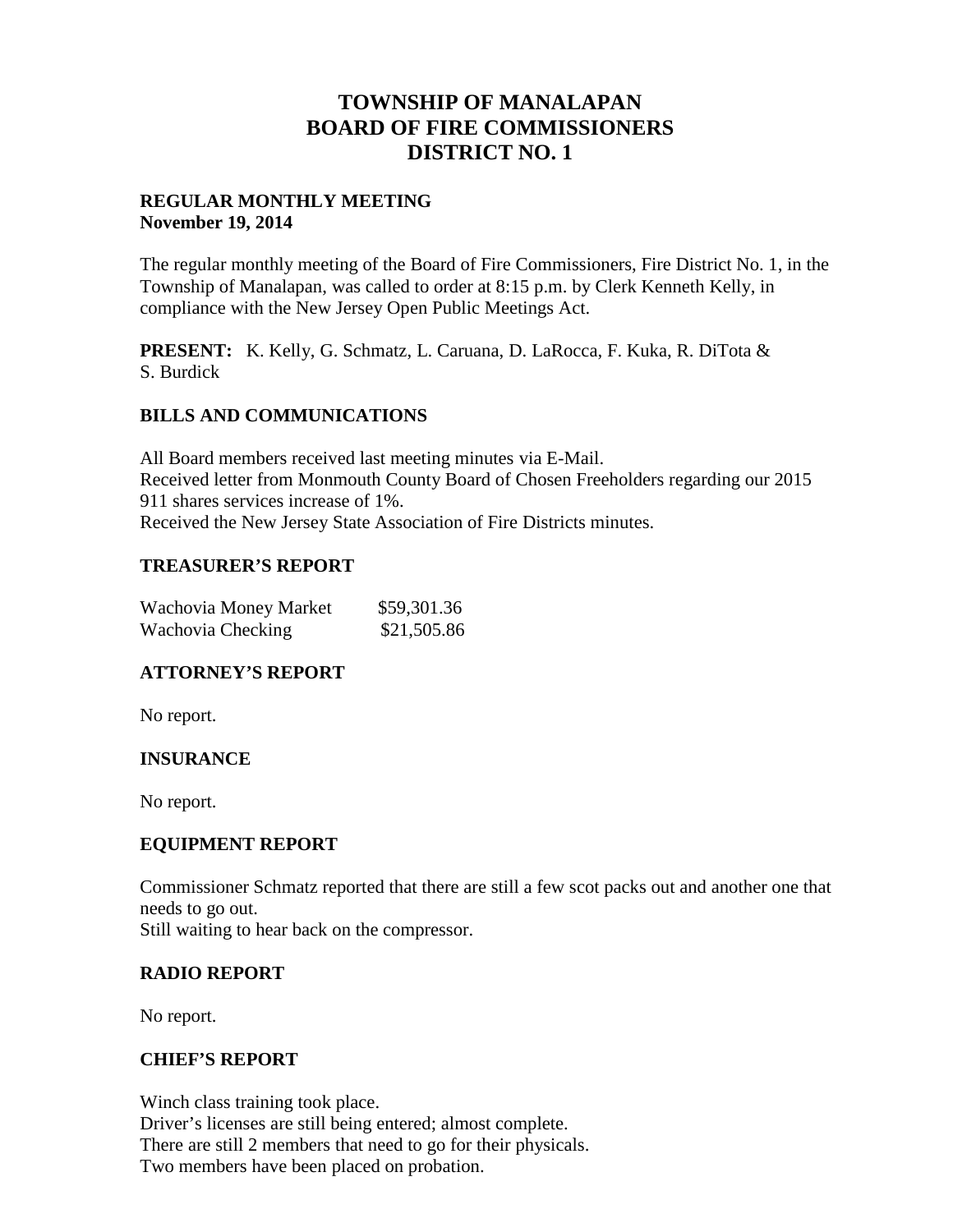New Chief's vehicle is now in service.

## **TRUCK REPORT**

26-1-91 – has a broken water way pipe.

26-1-90 – ladder testing revealed that one of the pistons is rotted; emails regarding this are in the file.

#### **ASSOCIATION REPORT**

Sprinklers were serviced last week.

#### **TRUSTEES' REPORT**

No report.

#### **OLD BUSINESS**

See attached.

#### **NEW BUSINESS**

Commissioner Schmatz made a motion to pay all vouchers; this was seconded by Commissioner LaRocca. All voted aye.

Commissioner Kelly made a motion not to exceed \$4,600 to repair the broken waterway pipe on 26-1-90 by Fleet; this was seconded by Commissioner LaRocca. All voted aye.

Commissioner Kelly made a motion not to exceed \$1,000 to repaired the door control system; this was seconded by Commissioner Caruana. All voted aye.

Discussion was held regarding budget items for next year.

Commissioner Kelly stated that December  $17<sup>th</sup>$  is our official budget meeting.

Commissioner Kelly made a motion to approve the budget; this was seconded by Commissioner LaRocca. All voted aye.

Meeting opened to the public at 9:15 P.M.

A motion was made by Commissioner Kelly to adjourn; it was seconded by Commissioner Schmatz and all voted aye.

Meeting adjourned at 9:17 P.M.

Respectfully submitted, Kenneth Kelly, Clerk